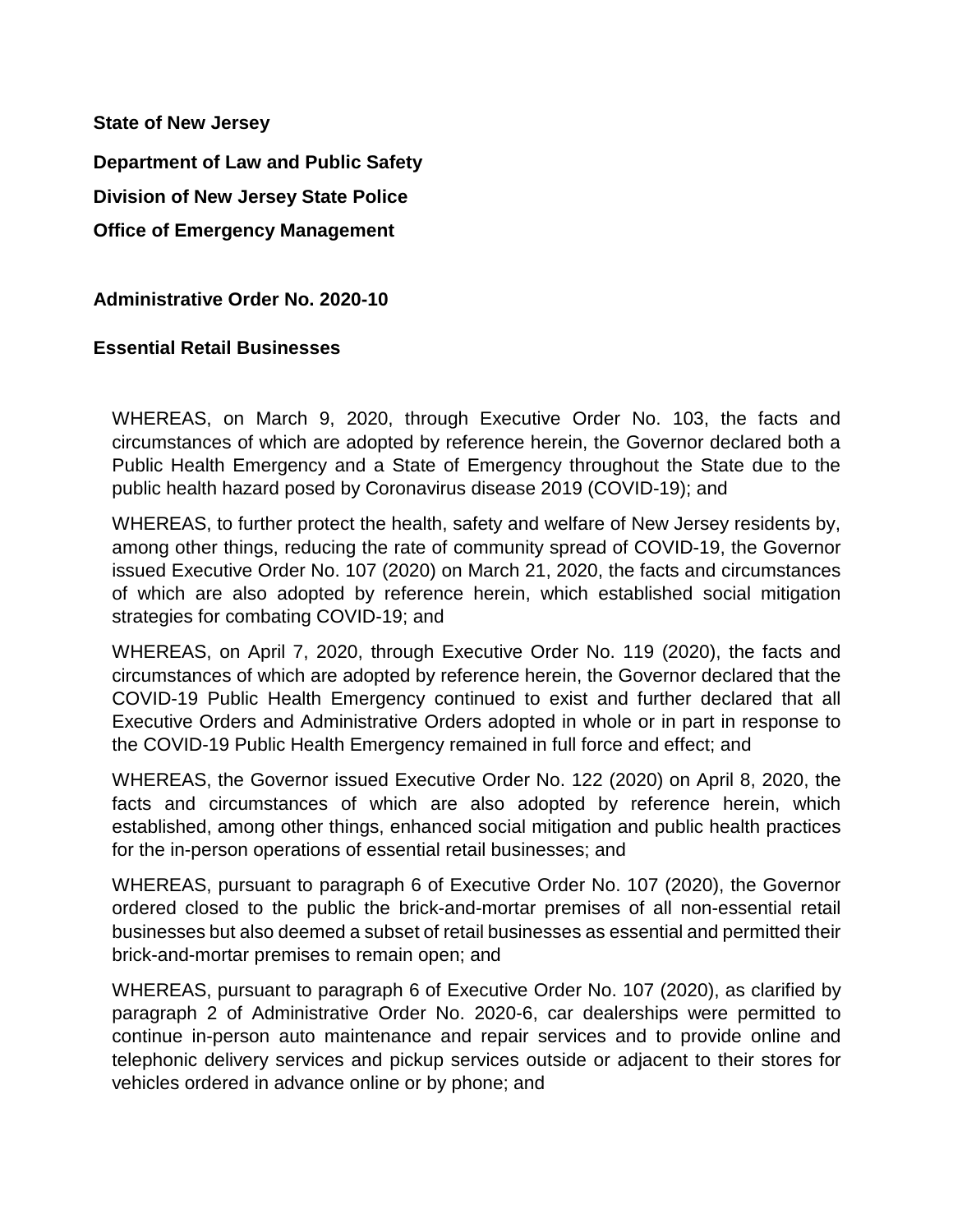WHEREAS, pursuant to paragraph 9 of Executive Order No. 107 (2020), the Governor ordered closed to the public all recreational and entertainment businesses, including facilities where personal care services are performed that, by their very nature, result in noncompliance with social distancing guidelines; and

WHEREAS, pursuant to paragraphs 6 and 9 of Executive Order No. 107 (2020), the Governor granted the State Director of Emergency Management, who is the Superintendent of the State Police, the discretion to make clarifications to any of those provisions, including to make additions, amendments, clarifications, exceptions, and exclusions to the list of essential retail businesses and to the list of recreational and entertainment businesses;

NOW, THEREFORE, I, Patrick J. Callahan, State Director of Emergency Management, hereby ORDER as follows:

- 1. Pet grooming, pet daycare, and pet boarding businesses shall be considered essential retail businesses, provided that they adopt in-person operation policies that include, at a minimum, the enhanced social distancing practices detailed in paragraph 1 of Executive Order No. 122 (2020).
- 2. Stores that principally sell items necessary for religious observation or worship shall be considered essential retail businesses, provided that they adopt in-person operation policies that include, at a minimum, the enhanced social distancing practices detailed in paragraph 1 of Executive Order No. 122 (2020).
- 3. Car dealerships may permit customers that have ordered and/or purchased a vehicle online or by phone to test drive the vehicle at the time of pick-up or prior to delivery, provided that the dealership adopts in-person operation policies that 1) include, at a minimum, the enhanced social distancing practices detailed in paragraph 1 of Executive Order No. 122 (2020), 2) permit the individual to access the vehicle alone, and 3) provide that the dealership is to appropriately clean and sanitize the vehicle after such test drive if the customer does not purchase the vehicle.
- 4. Licensees, owners, operators, employees, or independent contractors of personal care services facilities ordered to be closed to the public in paragraph 9(g) of Executive Order No. 107 (2020), are not permitted to provide personal care services in their own homes, the homes of others, or in any facility or business setting unless the individual personal care service provider is providing the service to their household members, immediate family or other individuals with whom the personal care service provider has a close personal relationship, such as those for whom the personal care service provider is a caretaker or romantic partner. A prior business relationship alone does not qualify as a close personal relationship, for purposes of this paragraph.